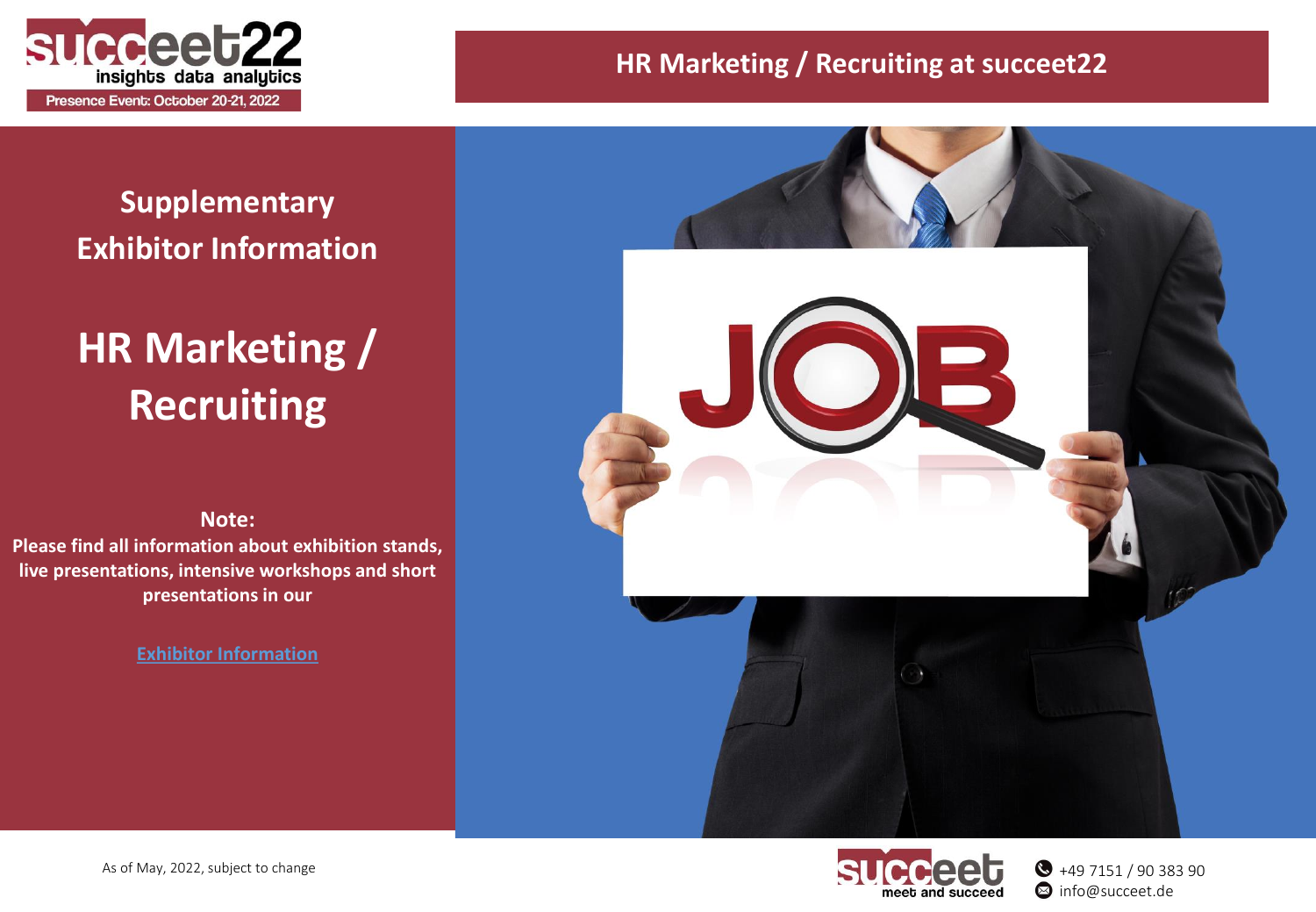

Presence Event: October 20-21, 2022

### **HR Marketing / Recruiting at succeet22**

#### **Successful HR marketing and recruiting at succeet22**

Trade shows such as succeet22, at which all exhibitors present themselves primarily as corporate brands in order to make their products and services accessible to interested buyers, can of course also be used to recruit new employees for the company and to present oneself as a potential and career-promoting employer.

Among the visitors to succeet22, there will be a large number of professionals who are willing to change jobs and who need to be provided with employer information and current job offers. And, of course, they can be won over for a personal meeting on site.

Yet not only the professionals, but also numerous students of market research, media research, consumer psychology, marketing and related disciplines will be represented at succeet22: we invite them to visit the event via the lecturers at the universities – with whom we have had the best connections over the years. Last year, for example, we were able to attract more than 150 students to visit our event, and we are sure that we will be able to increase this number considerably with a strong recruiting offer.

We have come up with a number of ideas to offer your future employees an informative and inspiring trade show experience and to support you as a future employer in your search for talents.

We will be very pleased if our offer convinces you and you participate in the recruiting programme with your company.

Let's succeet together!





Heinrich Fischer Simone Waller-Klink Holger Geissler Managing Partner Managing Partner Managing Director



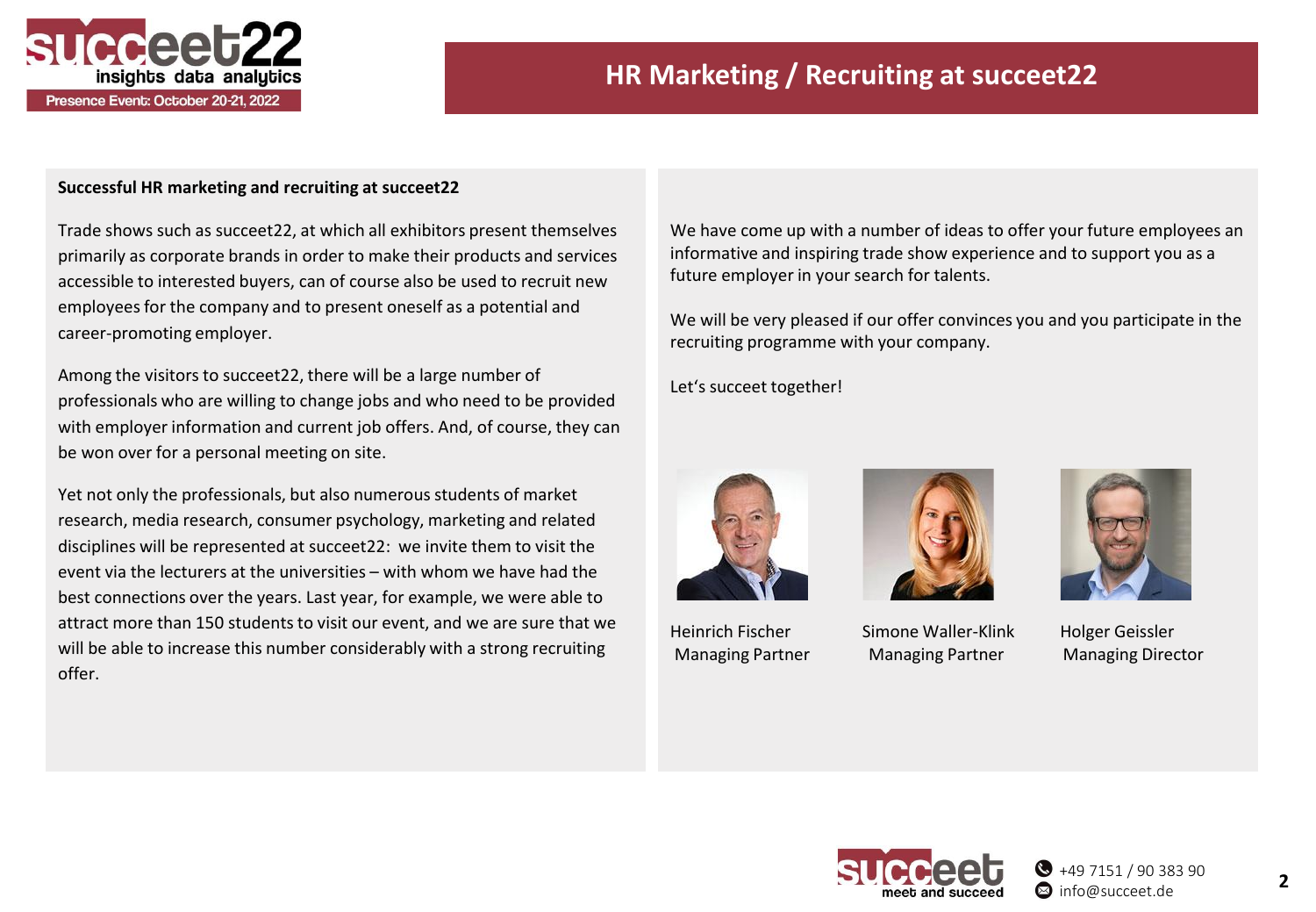

### **HR Marketing / Recruiting at succeet22**

#### **1. Big job market on our website**

A few weeks before our event you will be able to publish your current job advertisements for specialist/executive staff, training and internship positions on our succeet22 event website. The aim for the individual exhibitor should be to arrange as many job interviews as possible at the event.

Our services:

- Unlimited number: the more job ads are available, the more interesting it will be for the visitors
- Upload option: the job ads are uploaded to our event website as PDF files by the participating exhibitors themselves
- Each job ad can be branded with your own company logo
- There are various selection options for searching job ads (e.g. career status, place of employment, type of employment)

Zur Jobbeschreibun

**Download Jobbeschreibung** 

#### **Price: 330 EUR** Sample: Job ads **SDAKO** with download options Softwareentwickler C#.NET Marketingreferent\*in & Assistenz der photos: profairs Geschäftsführung (m/w/d) DAKO GmbH Brüsseler Straße 22<br>07747 Jena Q-SOFT GmbH u-sor i umori<br>Heinrich-Credner-Straße 5<br>99087 Erfurt Voilzeit / unbefriste Vollzeit / unbefriste Einsatzort: Jena Beschäftigungsbeginn: 01.06.2022 Einsatzort: Erfurt Branche: IT & Software Beschäftigungsbeginn: 01.08.2022 Karrierestatus: Studierender, Professional Branche: IT & Software Karrierestatus: Professiona

#### **2. Recruiting – short presentations**

Exhibitors who would like to present themselves as future employers can introduce themselves to interested visitors by means of a short presentation.

Our services:

15-minute company presentation in which you can introduce your company as a future employer.

Presentation location: the short presentations take place in the new presentation area "Open Stage". Due to the casual equipment with seating and bar tables, a spontaneous participation and a flowing change of visitors are possible. Presentation technology with a large screen is available.

The short presentations take place on the 2nd day of the event - the day when most students are present (October 21).

#### **Price: 330 EUR**

Please find further information in our on page 10

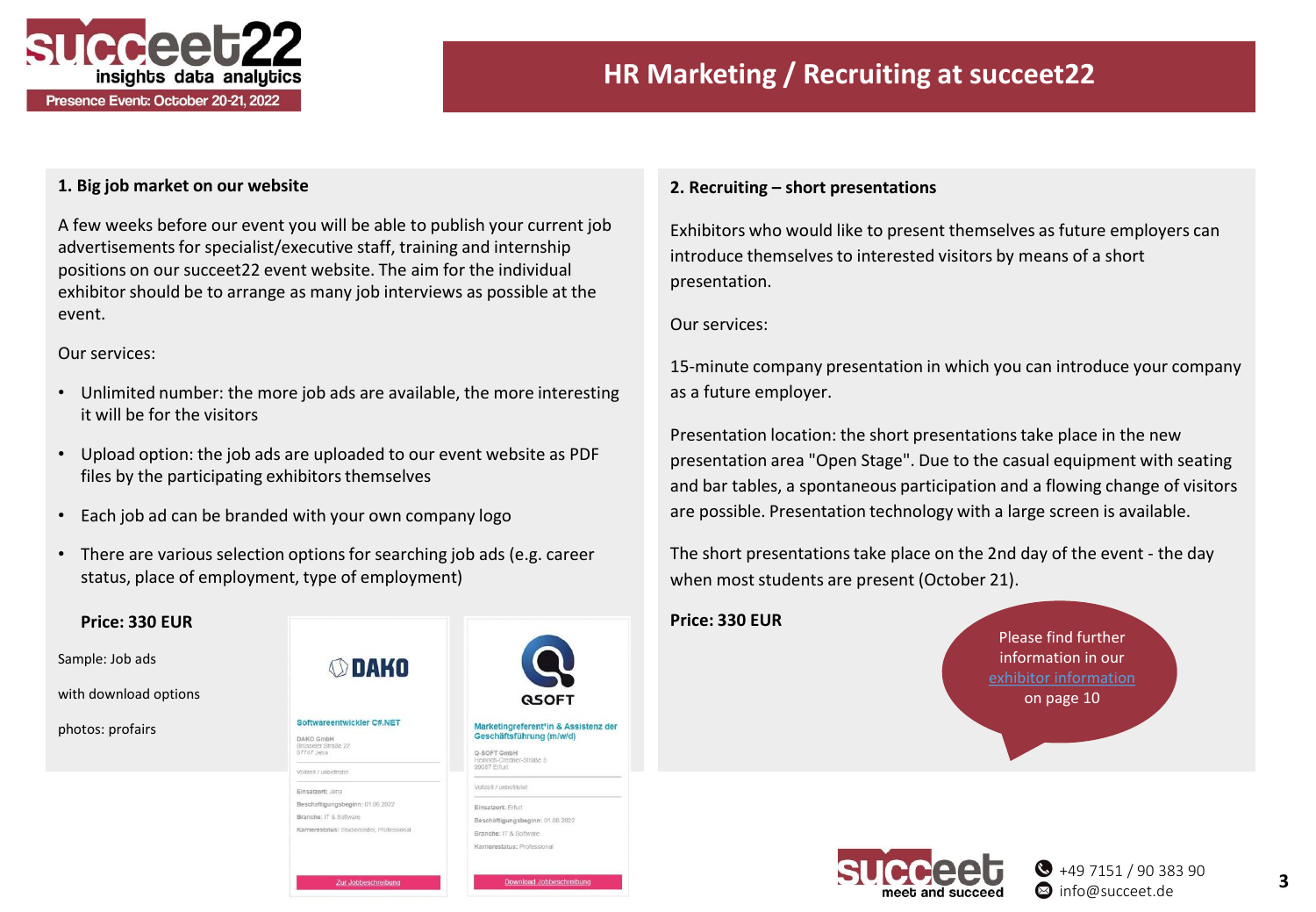

### **HR Marketing / Recruiting at succeet22**

#### **3. Poster contest**

Show your colors! With a clear commitment to "We're Hiring."

Design a creative poster with the key message that your company is looking for new employees and managers. We will present this poster in a poster exhibition in Atrium 3 during the entire event. In addition, there will be a poster competition in which every visitor can participate: the three best posters will be awarded prizes. The winning posters will be presented on marktforschung.de after the trade show. Three attractive prizes will be raffled among the participating visitors.

#### Realization:

- The participating exhibitor will provide a poster template as a printable PDF in A0 format (84.1 x 118.9 cm).
- Submission of the artwork to our service provider Rudolf Lang GmbH by October 5, 2022
- Printing and mounting of the posters on the support walls will be carried out by the company Rudolf Lang GmbH

#### **Price: 330 EUR**



**Package price for all 3 formats: 790 EUR**







Photos: mywebsite.com